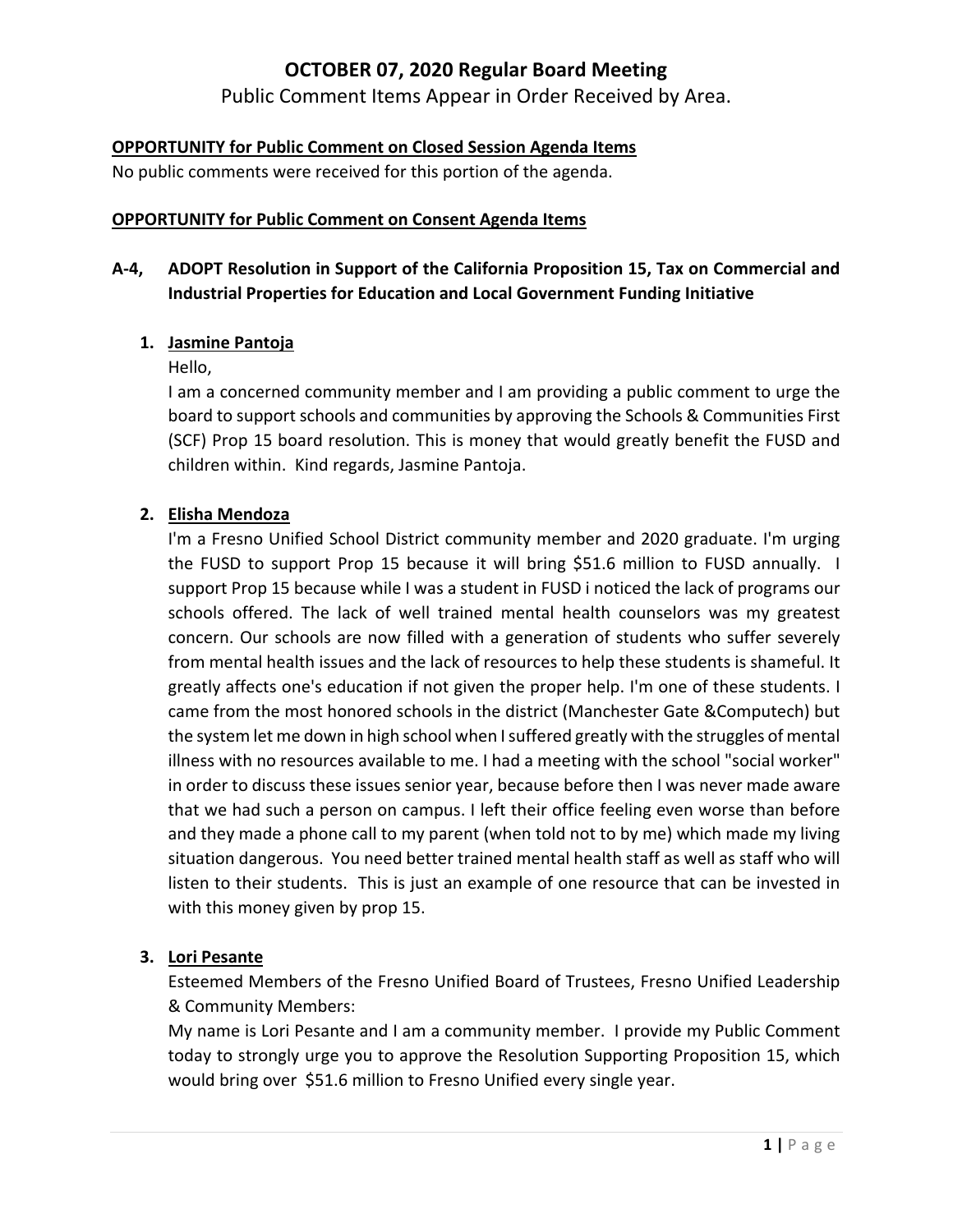# **OCTOBER 07, 2020 Regular Board Meeting**

Public Comment Items Appear in Order Received by Area.

Prop 15 is our pathway out of this pandemic, a bright light of hope in the midst of otherwise very grim budgeting discussions throughout the state. Facing historic wildfires to the east, it will be tremendously helpful for Fresno County to see \$25 million every year flowing into its general fund for firefighters.

The hard work that we already knew lay ahead of will be much more easily tackled when the pinch of a pandemic‐decimated budget is no longer a fatal factor. Delano Unified School District recognized this reality and unanimously passed their Prop 15 Resolution on OCtober 5, 2020. It is why hundreds of elected officials, boards, organizations, and small businesses have also endorsed Prop 15.

It is why as a mom and community college teacher, I am proud to also be voting Yes on 15.

Bottom Line, Fresno Unified kids need Prop 15 now more than ever. Please pass this resolution supporting Prop 15. Peace and Good Health to You and Yours.

### **4. Cecilia Castro – (Voicemail Transcribed)**

Hello, my name is Cecilia Castro. My comment is for Agenda Item A-4, which is Proposition 15. Uhm, so my name is Cecilia Castro, I am the Deputy Director for the Delores Huerta Foundation, which is an organization that works with parents and families of Fresno Unified School District. First off, I just want to thank the District for being a leader in the Central Valley who include a resolution to support Proposition 15. Right now, it is extremely critical that we think about what additional funding the District can receive in order to support students that have been experiencing extreme hardship due to COVID‐19. Uhm, so again, the \$51 million dollars that Proposition 15 will generate for the school district is uhm going to greatly benefit students and families of Fresno. And while I'm here and many of our young people are here today thanking you for the support of Proposition 15, we are also deeply concerned and disappointed to hear that Fresno Unified plans on using \$800,000 for police in school, especially in our middle schools. While we are here to advocate for additional funding it is clear that funding that is currently being used is not supporting our black and brown students but further criminalizing those young students, especially those in our middle schools. I really ask you to really reconsider and reallocate those dollars into support services for students. Think about what \$800,000 could really bring in services to those students that really need it. Like **(250‐word limit reached)**

**A‐8, APPROVE Agreement with City of Fresno Police Department for Student Neighborhood Resource Officers at Middle Schools and DeWolf High School** Staff has pulled Agenda Item A‐8 from the Board Agenda; therefore, public comments for these items have also been pulled.